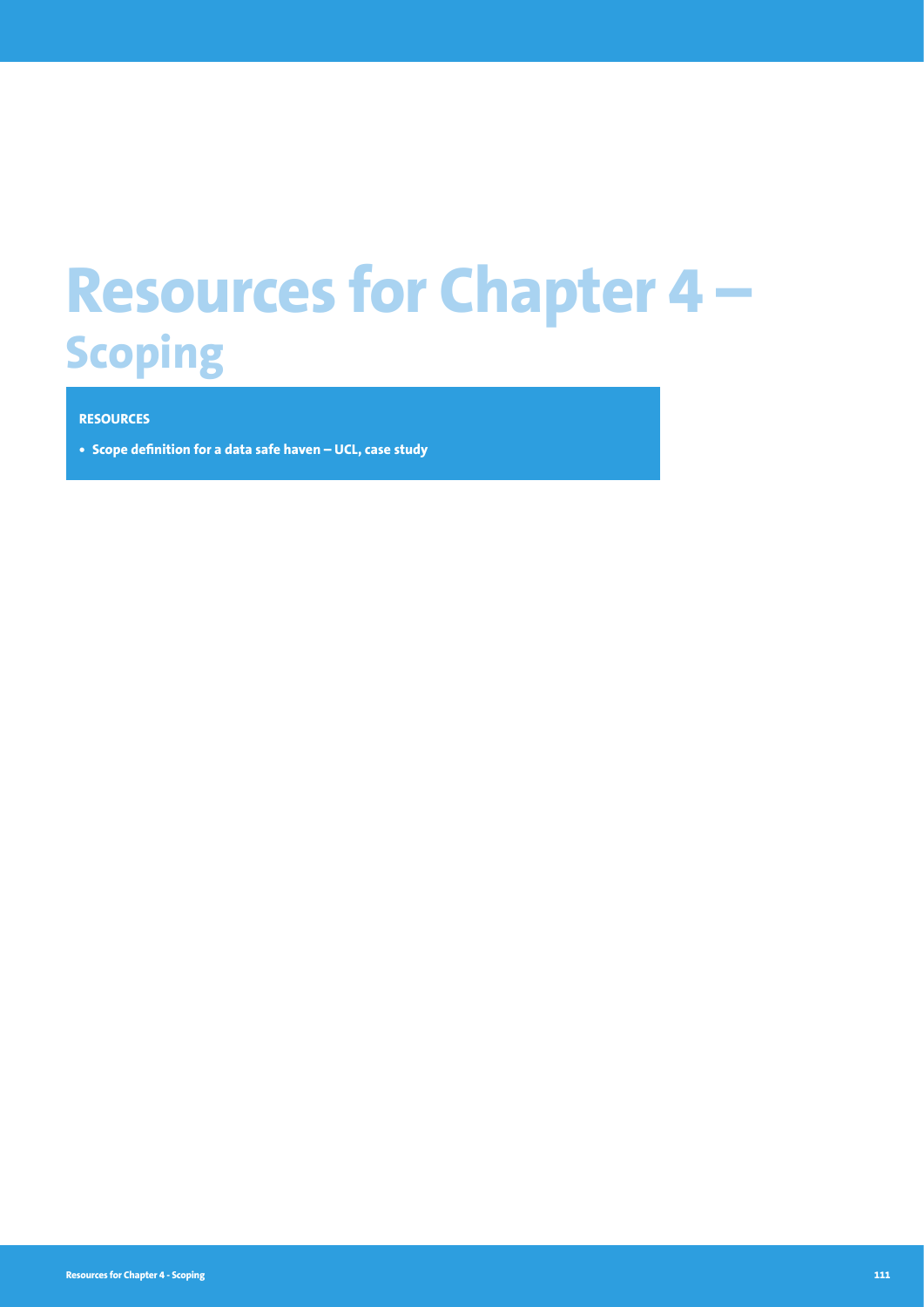## **Scope definition for a data safe haven – UCL, case study**

The purpose of the UCL Data Safe Haven is to enable researchers to access and use sensitive identifiable data in a secure manner. It was created by the Information Services Division on behalf of the School of Life and Medical Sciences (SLMS), but a few research studies outside SLMS who need to handle sensitive identifiable data also use it.

In 2013, a decision was made to achieve certification to ISO/IEC 27001 for this environment. Work began in early 2014, and we passed our first certification audit in May 2014.

#### **Multiple scopes**

Certification of the whole of UCL was not appropriate or feasible, so we had to think very carefully about how to define our scope: what were we controlling, what would be audited and what would be certified?

In the end, we decided that we actually had four different scopes:

- The scope of the Data Safe Haven, which we called the "organisation", to match the term used in 27001. This was a challenging term to use, as it had to be clear that we did not mean the whole of UCL when we used the word "organisation" in project meetings
- The scope of the ISMS
- The scope of audit
- The scope for certification

We agreed that the staff of the organisation should be defined as follows:

- Staff who manage and administer the environment (physically and logically)
- Staff who use the environment for research
- Top management who make executive decisions



**Figure 1: Scope diagram for UCL's Data Safe Haven**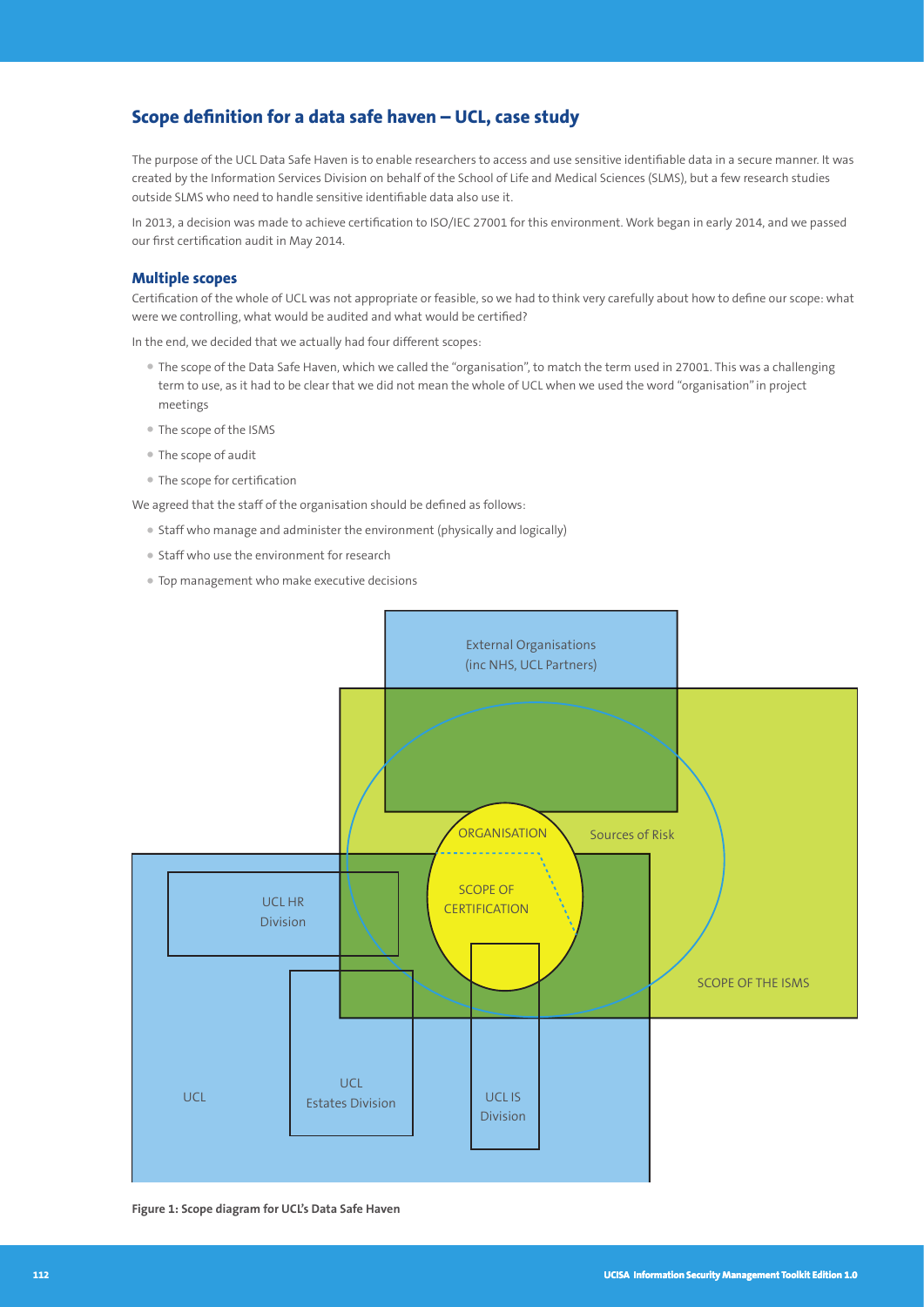As can be seen in Figure 1, the scope for certification is a subset of the scope of the organisation, which is itself a subset of the scope of the ISMS. The scope of the audit was effectively the same as the scope of the ISMS, so anything within the ISMS could have been audited, but only those items within the scope for certification could have been certified.

#### **Understanding our scope**

In order to get to this point, we had to work through a number of difficult issues.

The first problem which we had to solve was how internal third parties, such as HR and Estates, would fit into the picture. HR defines contracts and pre-employment checks, as well as carrying out some checks at the request of research units, while Estates controls physical security (e.g. card access to server rooms, and physical access to researcher offices).

It was decided that UCL parties which were outside our organisation should be treated:

- as sources of risk;
- as providers of controls.

We considered the options and agreed that the controls they carried out were within the ISMS, but external to the organisation. This was arrived at through externally facilitated workshops with members of the core project team, focusing on specific areas of risk.

What about external third parties? We could have managed service providers through contracts - but thankfully we had no external service providers. We did, however, have external entities which needed to pass data into the environment. We treated them as external potential sources of risk, rather than as part of our scope for certification.

Finally, how should we handle researchers? Most researchers were included within the scope of certification. However, one research study from another faculty was agreed to be part of the organisation, but was being treated as a "customer", and was hence excluded from the scope of certification. This is shown in the illustration as the diagonal part of the dotted line inside the "golden egg".

#### **The scope statement**

Our official scope statement for our certificate was short and sweet: "The provision of the "Data Safe Haven" environment for the processing and storage of personal identifiable information in accordance with the Statement of Applicability version 1 dated 6th May 2014." In contrast, our detailed scope document runs to seven pages, with five diagrams. This is due to be extended by adding in explicit references to external legislative, statutory and contractual requirements, at the recommendation of our external auditors.

#### **Learning points**

- There are likely to be a number of different ideas about what scope means. At the beginning of your compliance work, put more effort than you think is necessary into clarifying the terms used, and reinforce the definitions for your chosen scopes regularly, to keep everyone on track.
- Identify your external parties and decide early on whether they are within your scope for compliance or outside it, and how you will handle the issue at audit time
- Specify all of your external drivers explicitly, so that you can justify any controls which they require, and so that their impact on your decisions about scope can be understood.